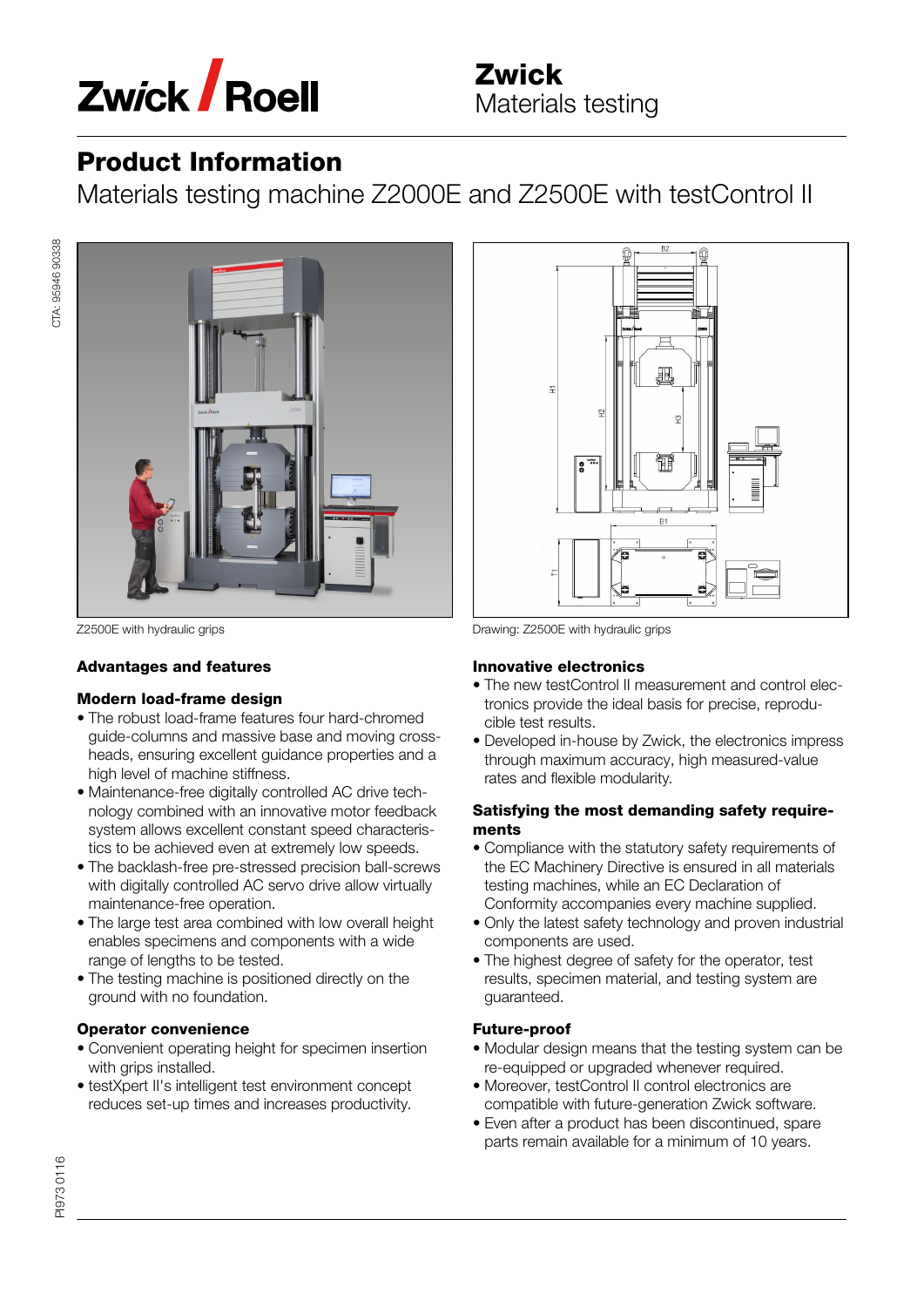

## Product Information

Materials testing machine Z2000E and Z2500E with testControl II

| <b>Description</b>                                                         | <b>Value</b>                                                                                         |             |
|----------------------------------------------------------------------------|------------------------------------------------------------------------------------------------------|-------------|
| <b>Load frame</b>                                                          |                                                                                                      |             |
| Paint finish                                                               | RAL 7011 iron gray and RAL7038 agate gray                                                            |             |
| Ambient temperature                                                        | $+10+35$                                                                                             | $^{\circ}C$ |
| Humidity (non-condensing)                                                  | 2090                                                                                                 | $\%$        |
| <b>Drive</b>                                                               |                                                                                                      |             |
| Motor                                                                      | AC servo motor with concentrated windings, Hiperface®<br>motor feedback system                       |             |
| motor holding brake                                                        | yes                                                                                                  |             |
| Control, set-value specification                                           | digital (real-time Ethernet, EtherCAT®)                                                              |             |
| Controller/cycle time                                                      | adaptive / 1000                                                                                      | Hz          |
| Repeat positioning accuracy on crosshead                                   | ± 1.0                                                                                                | μm          |
| <b>Measurement and control electronics</b>                                 |                                                                                                      |             |
| Number of slots available for measurement and control mod-<br>ule          | 5 synchronized module bus slots, 1 synchronized PCIe slot <sup>1)</sup>                              |             |
| Force measurement                                                          | Class 0.5 from 1% of Fmax / Class 1 from 0.2 % of Fmax, as<br>per EN ISO 7500-1, ASTM E4, JIS B 7721 |             |
| Calculated resolution (e.g. load cell in tensile/compression<br>direction) | 24                                                                                                   | bit         |
| Measured-value sampling-rate, internal                                     | 400                                                                                                  | kHz         |
| Measured-value transmission rate to PC                                     | 500 (optionally 2000)                                                                                | Hz          |
| Zero-point correction                                                      | automatic, at start of measurement                                                                   |             |
| Measurement signal runtime correction for all channels                     | yes                                                                                                  |             |
| Interface to PC                                                            | Ethernet                                                                                             |             |
| Eco mode?                                                                  | yes, power unit automatically switched off (time adjustable)                                         |             |
| CE compliance?                                                             | yes, as per Machinery Directive 2006/42EC                                                            |             |
| <b>Electrical supply data</b>                                              |                                                                                                      |             |
| Mains supply frequency                                                     | 50/60                                                                                                | Hz          |
| Electrical supply                                                          | 400 +/- 10 $%$                                                                                       | V, 3Ph/PE   |
| Power consumption                                                          | 24.5                                                                                                 | <b>kVA</b>  |

1) A high-quality DCSC measurement module for one load cell is included in delivery (occupies one module bus slot).

#### $\mathbf{Options}^{1)}$

| <b>Description</b>                                                       |
|--------------------------------------------------------------------------|
| Display-equipped remote control for testControl II                       |
| Measured-value transmission-rate increase from standard 500 Hz to 2000Hz |
| Add-on table unit for electronics cabinet, with CPU-holder               |
| Zwick extensometer attachment (see catalog)                              |
| Front/rear safety device                                                 |
| Lead-screw guard                                                         |
|                                                                          |

All data at ambient temperature.

<sup>1)</sup> See catalog for item numbers and further details